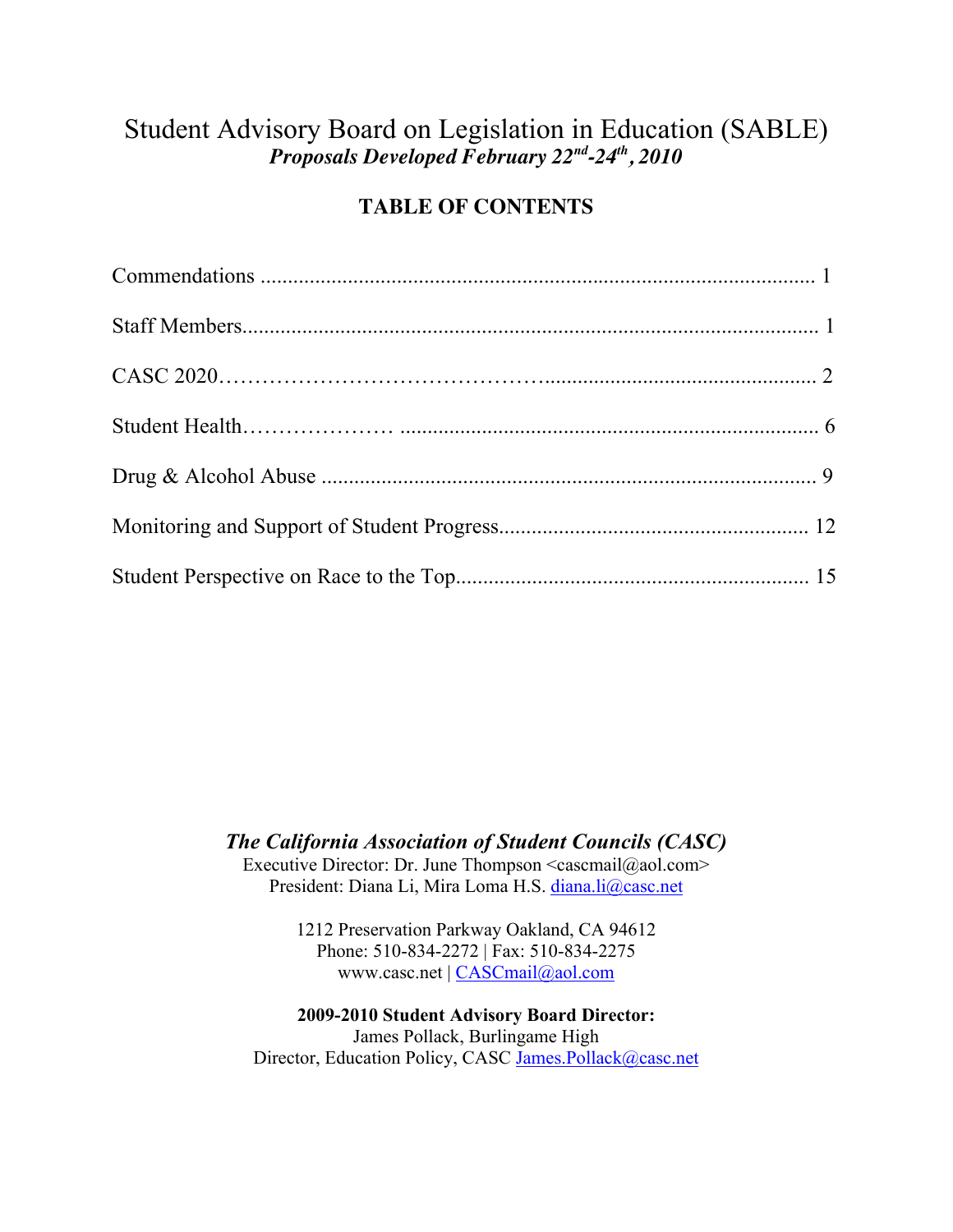# **COMMENDATIONS**

The Student Advisory Board on Legislation in Education commends the Senate Committee on Education for allocating a significant portion of your agenda to dialogue with the students of California each year since the inception of the SABLE program.

The Student Advisory Board on Legislation in Education commends Senator Gloria Romero for your career-long commitment to youth development, for your personal support of the California Association of Student Councils, and for the example you have set as a leader in the California legislature.

The Student Advisory Board on Legislation in Education commends Senator Dede Alpert for establishing the SABLE program presentation as an agenda item for the Senate Committee on Education and for your active support of state funding for the California Association of Student Council programs.

The Student Advisory Board on Legislation in Education commends Rick Pratt, Executive Director of Governmental Relations California School Board Association, for his invaluable knowledge, speaking to the delegation to better inform the delegation in an ever changing political climate, and continued support of the California Association of Student Councils and the Student Advisory Board.

The Student Advisory Board on Legislation in Education commends Danny Alvarez, consultant for the Senate Committee on Education, for your enthusiasm, guidance, and initiative in expanding the impact of the SABLE program.

# STAFF MEMBERS

*Director:* James Pollack, Burlingame High *Adult on Site:* Selena Williams *Gamma (Counselor Trainer):* Tiffany Cheng *Research Team Lead:* Diana Li, Mira Loma High

*Administrative Team (A-Team):* Andrew Bustos, Paloma Valley High School; Jenny Mith, California Academy of Math and Science *Counselors:* Kendall Archer, San Benito High; Marissa Wong, High Tech High; Menelik Tafari, Soka University; Natalya Subbotina, South Pasadena High *Research Team (ResTeam):* Michael Adkins, Modesto High, Donald Tan, Mira Loma High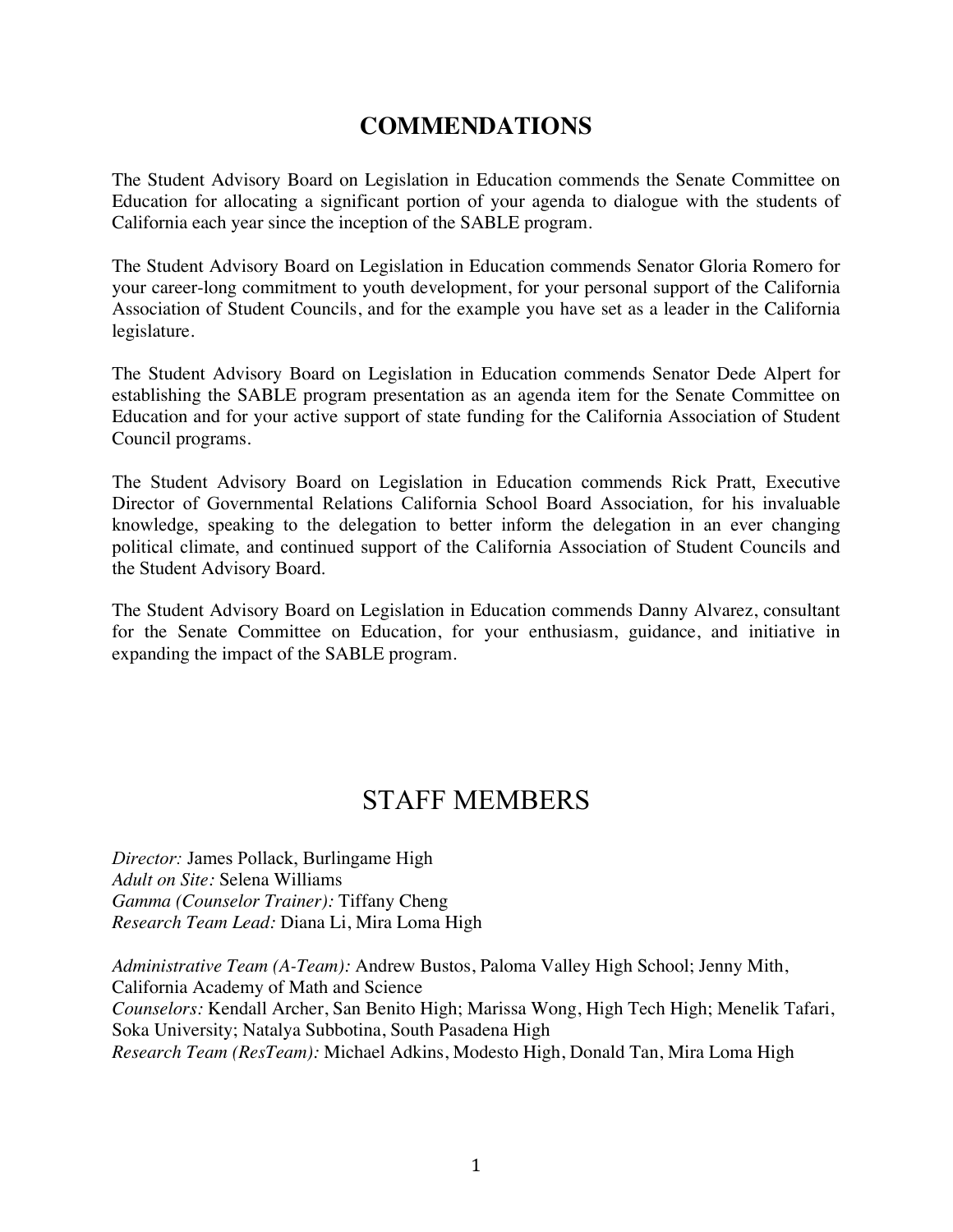*The Student Advisory Board on Legislation in Education Eleventh Annual Presentation to the Senate Committee on Education – February 24, 2010*

# **CASC 2020**

Presenters: Diana Li, Mira Loma High, Sacramento; James Pollack, Burlingame High, Burlingame; Michael Adkins, Modesto High, Modesto

#### **I. PRIORITY**

The Student Advisory Board on Legislation in Education, a program of the California Association of Student Councils, establishes (a) development of effective student councils, (b) student evaluation of teachers, (c) student members on every district school board, and (d) education on updates of students' rights to all stakeholders as priorities.

### **II. RECOMMENDED LEGISLATIVE ACTION**

The Student Advisory Board recommends that the legislature:

- 1. Development of Effective Student Councils
	- a. Mandate that the State Board of Education create curriculum for Leadership/ASB/Student Government classes that includes standards for leadership skills.
- 2. Student Evaluation of Teachers
	- a. Permit school districts to establish a committee of teachers and students for the purpose of providing student feedback to teachers. Information from this survey is confidential and only released to the teacher in question.
	- b. Administrators would be able to see averaged results by department, and each department chair would be able to see the averaged results of their respective departments.
	- c. Align the Student Evaluation of Teachers such that the program can be used to earn points towards Race to the Top Funding.
- 3. Student Members on Every District School Board
	- a. Require that district school boards respond to a student petition for a student board member within 30 days.
	- b. Publicize any openings to the student board member position that becomes open within the term of the position within 30 days.
- 4. Education on Updates of Student Rights
	- a. Mandate that the State Board of Education add student rights curriculum into the standards.
	- b. Endorse a state-wide Student Bill of Rights
- 5. Endorse the CASC 2020 proposal as a priority goal for all schools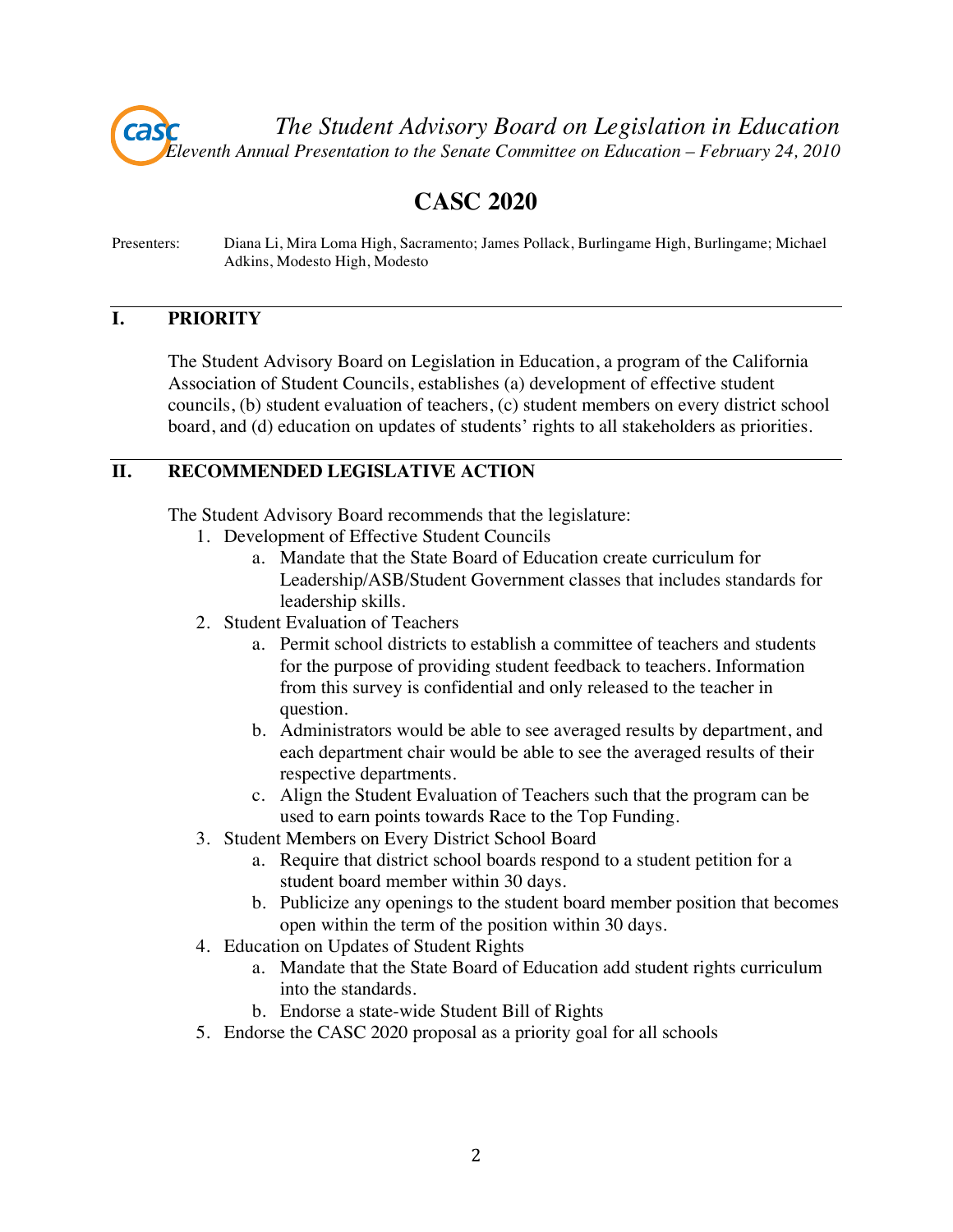## **III. PROVEN RESULTS AND RATIONALE**

#### **Effective Student Councils**

• Leadership training curriculum will not only prove beneficial for individual student and student councils but will also work towards the ends of the Race to the Top program's criteria on employment readiness upon graduation.

#### **Student Evaluation of Teachers**

• San Mateo High School currently uses a voluntary student-to-teacher feedback program that has, since its inception, led to an improvement in student-teacher relationships and allowed teachers to better meet the needs of students.

#### **Student Members on Every District School Board**

• Students from the Los Angeles Unified School District petitioned their school board with well over one thousand signatures to create a student board member position. However, the board had not responded to the request over three months later. This proposed bill would ensure that every student interested in serving on a school board has the opportunity to do so.

#### **Education on Updates of Student Rights**

• Students' rights curriculum will require both students and teachers to be cognizant of the rights and responsibilities of all stakeholders simultaneously in a manner by which all stakeholders have the same level of understanding of each other's rights and responsibilities. This will also serve to fulfill the requirements of the Race to the Top program under the first priority of the eligibility requirements.

# **IV. KEY ISSUES**

#### **Development of Effective Student Councils**

- Emphasis of student councils has shifted from leadership development and representation of the student body to the planning of events on campus.
- Student councils to not have adequate monetary, informational, and networking resources to effectively perform the role of student council

#### **Student Evaluation of Teachers**

- In most schools, there is no safe pathway for students to give any sort of feedback to their teachers in a systematic fashion.
- There is no system for the feedback to be compiled and displayed in a useful manner.

#### **Student Members on Every District School Board**

- Student petitions for a student board member have been ignored by some school districts.
- Vacancies to the student board member position are left vacant for months because some school districts have made no effort to publicize the vacancy.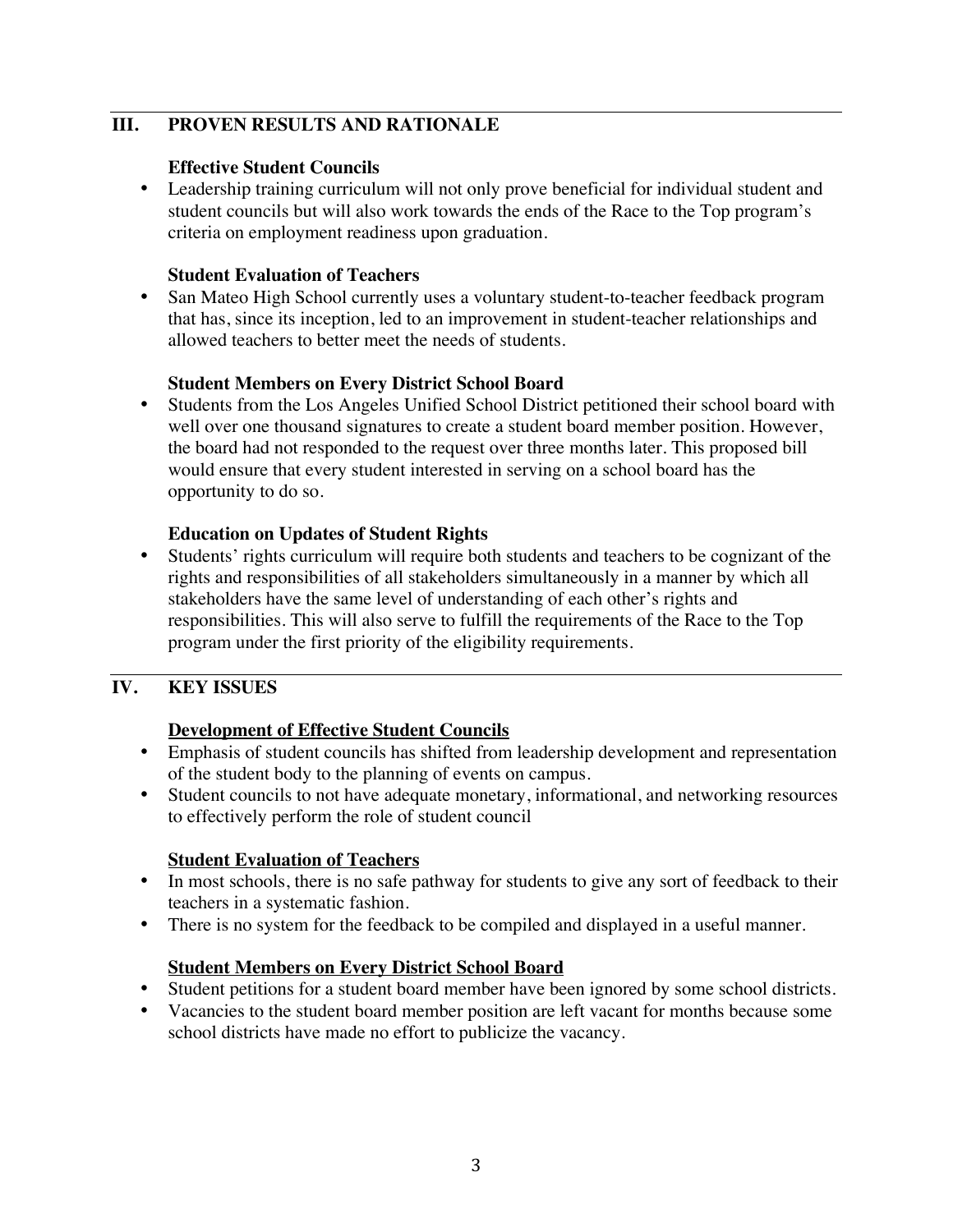#### **Education on Student Rights**

- Students are not required to learn their rights and responsibilities as a part of their standards and curriculum.
- Teachers and administrators are not required to understand student rights and responsibilities as a part of their training.
- Changes to student rights are not publicized effectively or promptly.

### **V. FISCAL ANALYSIS**

- *What will cost money?*
	- Mandating the SBE to create leadership student rights curriculum will require moderate funding and the training of teachers/students to teach the curriculum will require moderate to substantial funding.
	- Creation of a data analysis system for student evaluation of teachers will require moderate funding.
	- Creation of the student evaluation program will require minimal funding.
- *How can we pay for it creatively?*
	- Many of the guidelines in question (student governments/leadership and students rights) have already been created by and are currently being implemented by the California Association of Student Councils.
	- The data analysis system for the student evaluation of teachers will be created voluntarily by Aaron Feuer off of a forthcoming fellowship from Yale University. His program is to be tested in LAUSD and then implemented statewide.
- *What will not cost money?*
	- The bill requiring districts to respond to student board member petitions and publicize those positions will not cost anything.
	- Adoption of a Student Bill of Rights would not have any cost.

# **VI. PREVIOUS ACTION**

- *Current Relevant Legislation*
	- o EDUCATION CODE SECTION 44681-44689 Administrator Training and Evaluation
- *Legislative action*
	- o AB 1897 Student Board Member (SABLE 2004) —vetoed by the governor
	- o AB 2370 Teacher Evaluation (SABLE 2004) —vetoed by the governor
	- o SB 161 Youth Access to Information Act (SABLE 2006)—vetoed by the governor
	- o AB 1007 Required Response to Student Petition (SABLE 2009)—vetoed by the governor
	- o SB 688 Teacher evaluation by students (SABLE 2009)—died in committee
- *Student/CASC action*
	- o "District Student Board Members" (SABE 2009)—Place a student member on every local school board.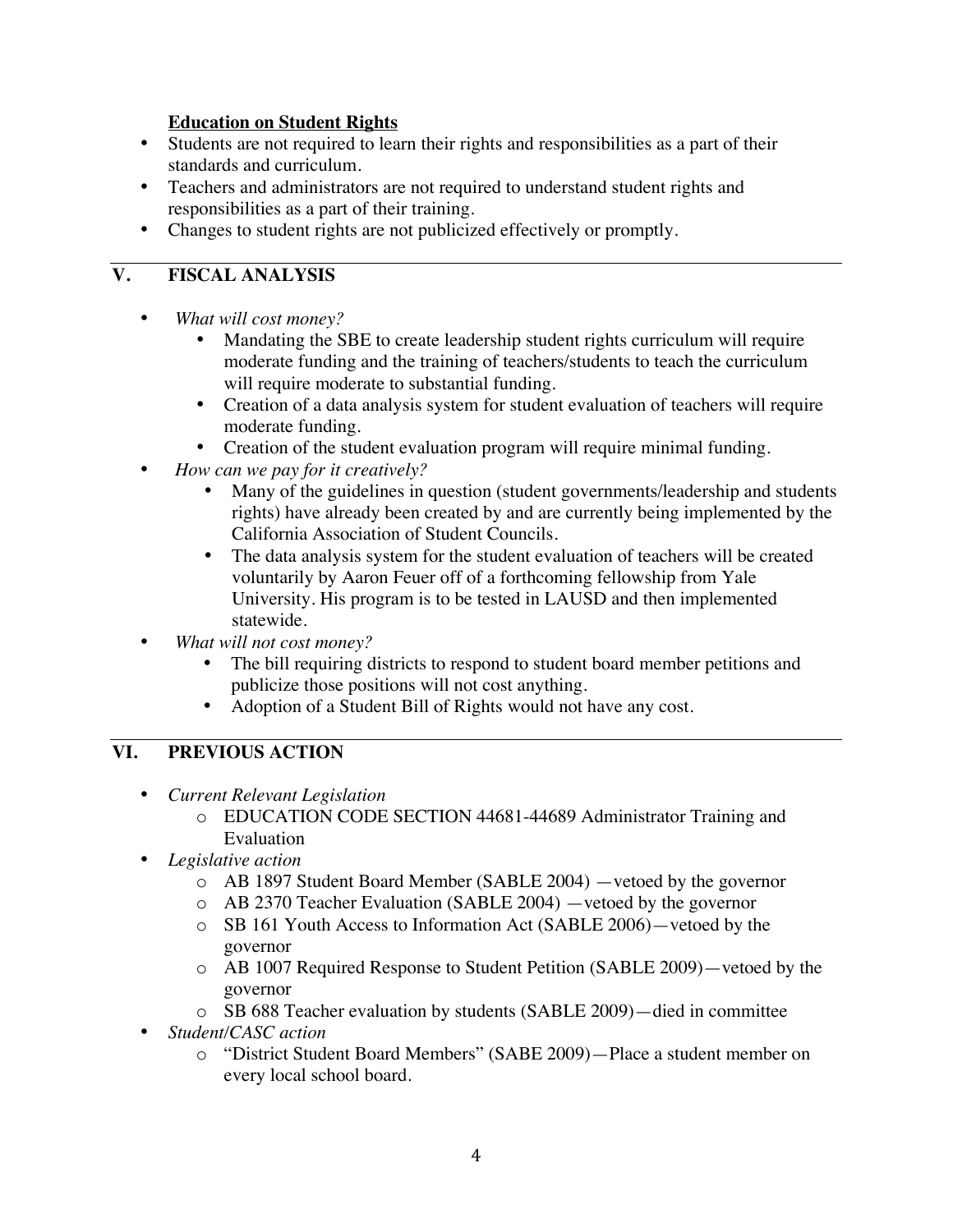- o "Integrated Evaluation of Teacher Quality" (SABE 2006)—Students participate in the evaluation of teachers.
- o "Campus Culture and Environment" (SABE 2009) Inform students of their rights.

# **VII. BIBLIOGRAPHY**

- Feuer, Aaron, and Anysia Mayer, Ph.D. "Students as School Leaders." March & april 2008. Britannica. Web. http://www.britannica.com/bps/additionalcontent/18/31901644/students-as-SCHOOL-LEADERS.
- Feuer, Aaron, and Anysia Meyer, Ph.D. "Student Board Members Make a Difference." AsIseeIt Winter 2008. AsIseeIt. Web. http://www.eric.ed.gov:80/ERICWebPortal/custom/portlets/recordDetails/detailmini.jsp.
- August, Boyer. *A handbook on student rights and responsibilities with an emphasis on California law*. 24th ed. San Mateo, 1975. Print.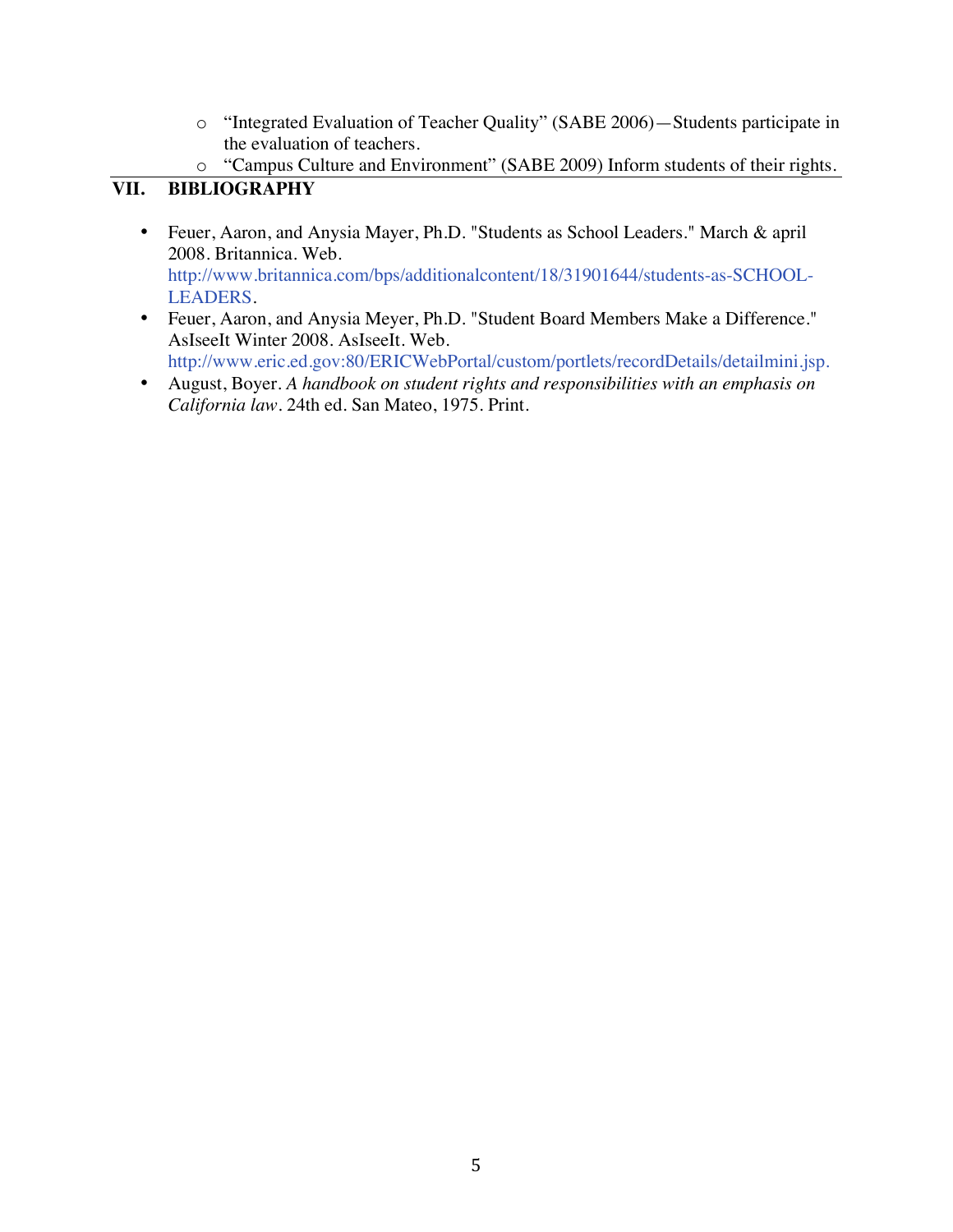

# **Student Health**

| Presenters:  | Lauren Barrera, Liberty High School, Bakersfield; Allison Wisialowski, Mira Costa High School, |
|--------------|------------------------------------------------------------------------------------------------|
|              | Manhattan Beach; Sarah Walker, Golden Sierra High School, Garden Valley; Darren Syu, The       |
|              | Harker School, San Jose; Crystal Carpenter, Hayfork Elementary/Middle School, Hayfork; Zack    |
|              | Lanphear, Archway Academy, Modesto; Thomas Flaherty, Paloma Valley High School,                |
|              | Riverside; Alyssa Lee, Modesto High School, Modesto                                            |
| Facilitator: | Kendall Archer, San Benito High School, Hollister                                              |

## **I. PRIORITY**

The Student Advisory Board on Legislation in Education, a program of the California Association of Student Councils, establishes (a) standardizing the methods of meeting the health graduation requirement, (b) labeling food allergens, and (c) providing nursing staff as priorities.

# **II. RECOMMENDED LEGISLATIVE ACTION**

The Student Advisory Board recommends that the legislature:

- 1. Create an oversight committee to evaluate the effectiveness of the different methods by which students can receive health credits
- 2. Require schools to post allergen information of food sold at schools for students to see regarding food products.
- 3. Require licensed registered nurses to be available during school hours at all schools.

# **III. PROVEN RESULTS AND RATIONALE**

#### **Current Health Graduation Requirement**

- The current methods of health instruction do not sufficiently ensure students are learning the curriculum because there is inconsistency of instruction between the different alternatives to meeting the credit requirement.
- Health, when taken through Independent Study, condenses the class into an 8 week period and uses mainly repetitition homework assignments to assess the students' knowledge (Mira Loma High School, Sacramento).
- Drivers Ed/Health combination class allow students to meet the health credit requirement while only studying Drivers Ed. (McNair High School, Stockton)
- An effective method of health education will serve as a preventative measure for many safety-related problems in teens, such as drug and alcohol abuse, unsafe sex practices, and unhealthy lifestyles, because students that are informed of the dangers and consequences are better able to respond when situations with these dangers arise.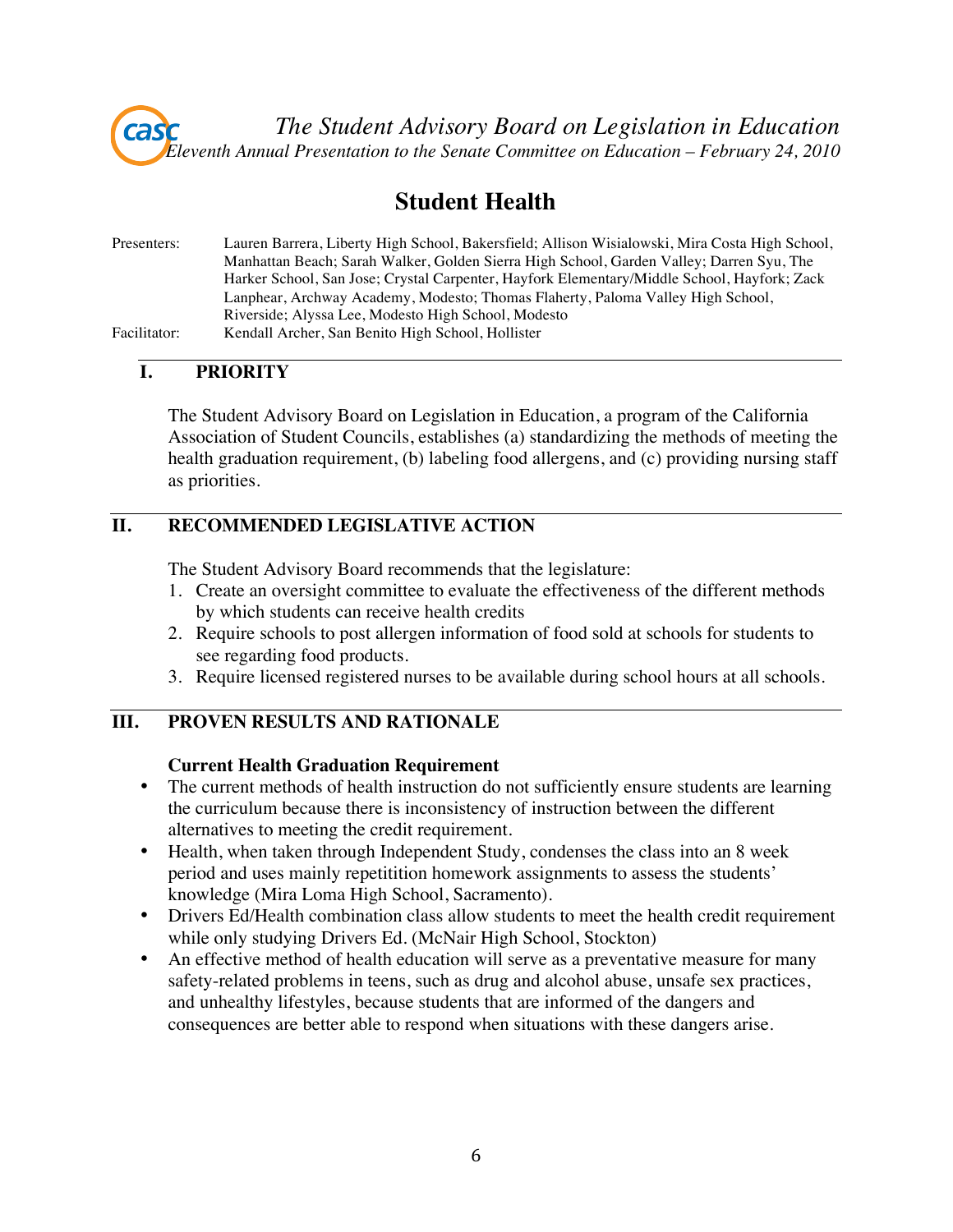#### **Labeling of Food Allergens**

• Students are apprehensive about buying unpackaged school food because they cannot be sure of the content of these foods, and eating these foods makes them vulnerable to unexpected allergic reactions.

#### **Required Nursing Staff**

- Without licensed nurses, schools rely on emergency responders to arrive on scene and students cannot receive medical attention as needed until they do so.
- Although teachers have trainings necessary to provide emergency health care, it distracts from the teaching process and affects all remaining students in a classroom setting. Furthermore, teachers cannot administer prescriptions to students if needed.
- Without proper precautions, schools and districts are at a greater liability should a serious health-related incident occur on campus when the nurse is absent.

#### **IV. KEY ISSUES**

#### **Current Health Graduation Requirement**

• Methods by which students can gain their Health credits, such as Independent Study and combination classes, are inconsistent in their coverage of the curriculum, thus allowing some students to complete the health graduation requirements without adequately meeting standards.

#### **Labeling of Food Allergens**

• Schools do not inform students of possible allergens in the non-packaged foods they provide.

#### **Required Nursing Staff**

• Not all schools have licensed registered nurses available during all school hours.

# **V. FISCAL ANALYSIS**

- *What will cost money?*
	- The creation of a committee to investigate the varied methods of receiving Health credits will have minimal cost.
	- The cost of supplies for labeling existing school food menus will have minimal cost.
	- The hiring of licensed nursing staff, allocation of space, and purchase of medical supplies will have substantial cost. We understand that changes like this cannot be executed immediately, and these costs would be incurred across a large span of years.
- *What will make money?*
	- Food sales revenues will increase in the long run because of the newfound availability of certain food items to students with known allergies.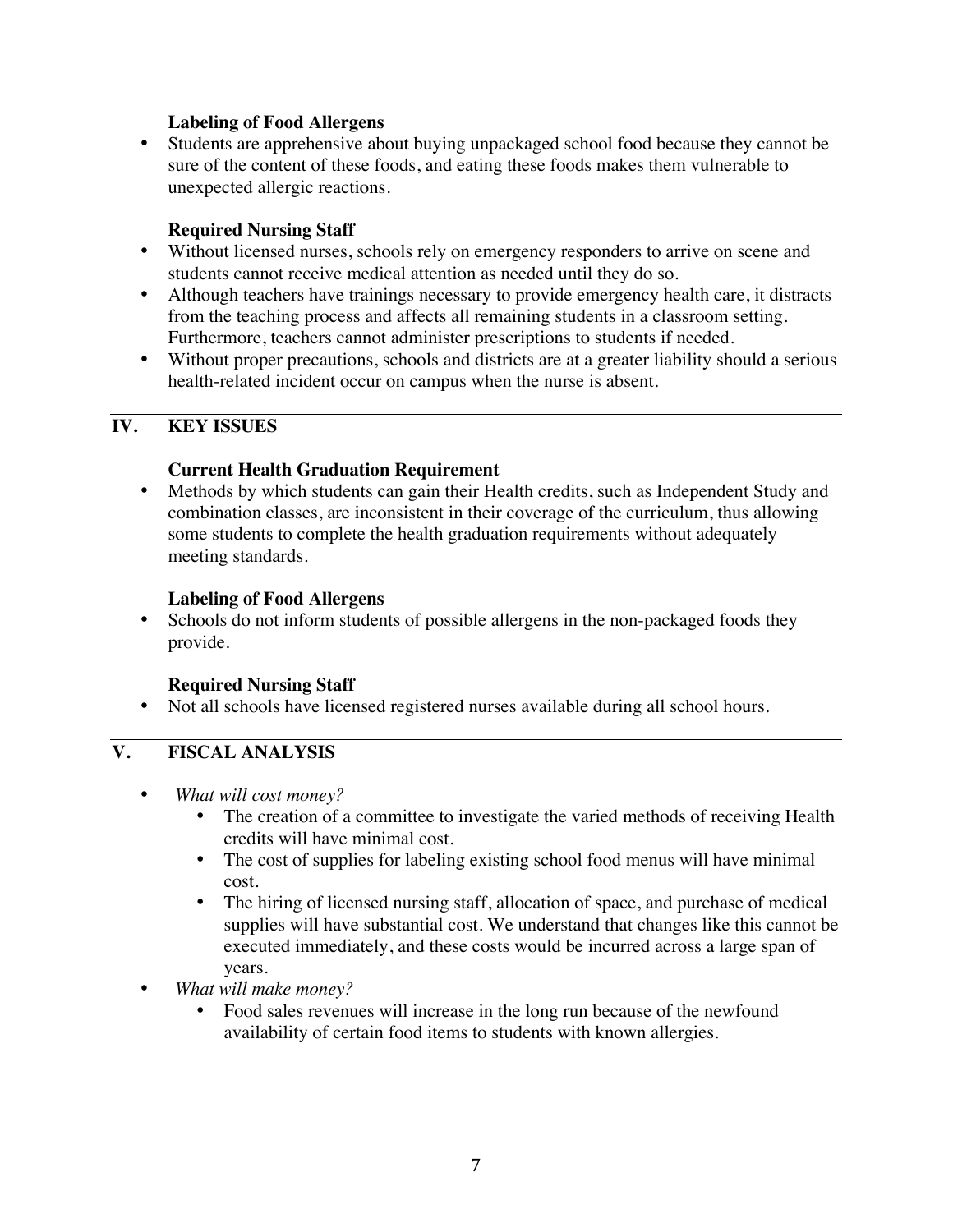### **VI. PREVIOUS ACTION**

- *Relevant Education Code*
	- o CA Ed Code Part 27, Chapter 9 Pupil Health
	- o CA Ed Code Part 28, Chapter 5.5 Comprehensive Health Education
	- o CA Ed Code Part 6, Chapter 5 Healthy Start Support Services for Children Act
	- o CA Ed Code Part 2, Chapter 6, Article 6 Supervision of Healthhttp://www.leginfo.ca.gov/cgi; bin/postquery?bill\_number=ab\_390&sess=CUR&house=B&author=ammiano
- *Student/CASC action*
	- o Student Wellness (SABLE 09): Nursing staff, cleanliness standards/auditing, student mental health counseling, healthy food options, interactive program on consequences of drugs/sex.
	- o Student Health and Nutrition (SABLE 06): Quality of health education curriculum, availability of healthy food options, quality of physical education curriculum, requirements, and extra-curricular opportunities
	- o Health Issues Regarding Student to Nurse Ratio (SABE 02): Incentives for CA schools to hire nurses.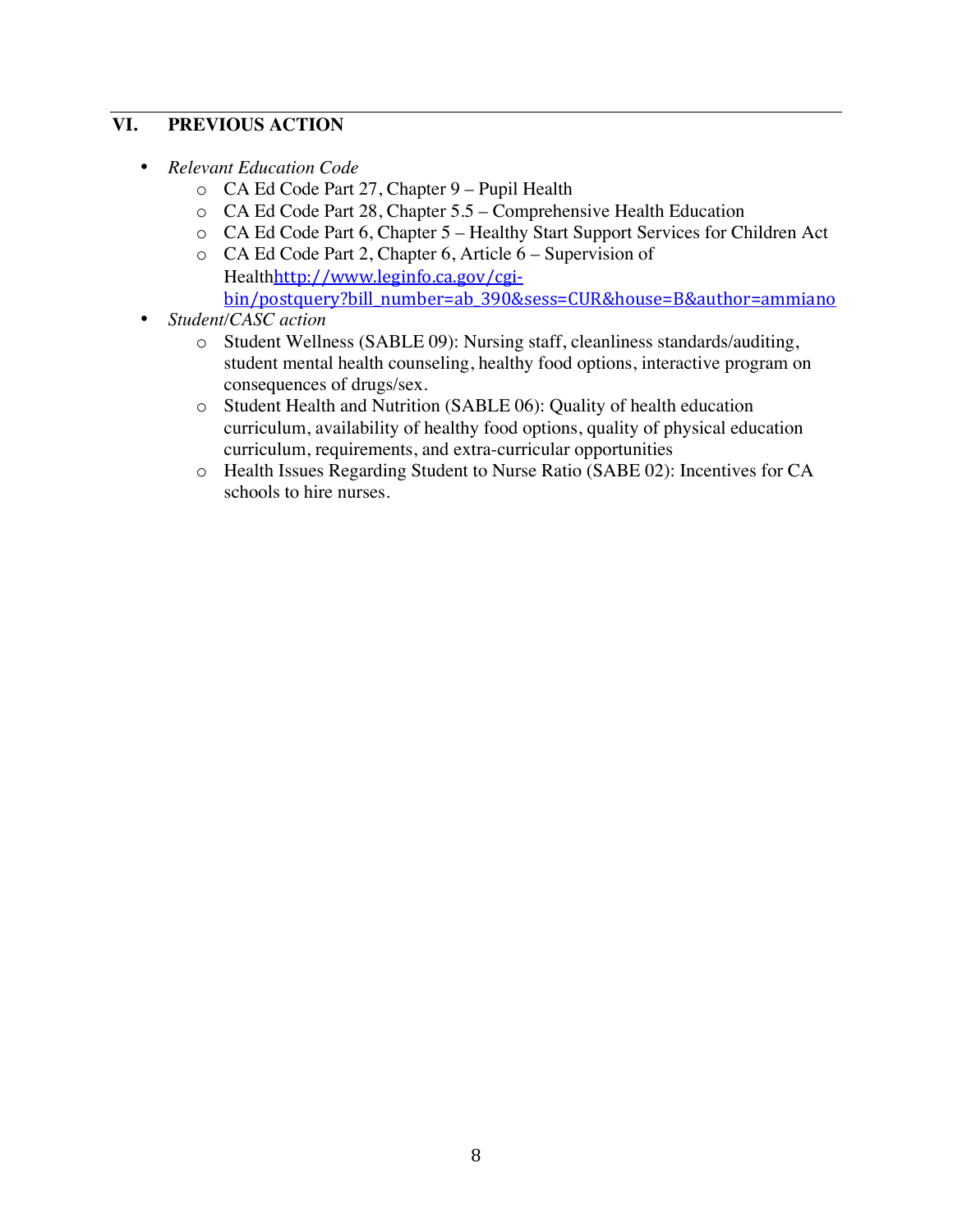

# **Drug and Alcohol Abuse**

Presenters: Ashish Nag, Mira Loma High, Sacramento; Selena Li, Mira Loma High, Sacramento; David Tang-Quan, Palos Verdes High, Los Angeles; Tori Leder, Lowell High, San Francisco; Natalie Russell, La Jolla High, Dan Diego; Amanda Lyon, Southwest High, El Centro; Breiana Theodore, Big Valley Christian High, Modesto; Wesley Sims, East Oakland School of the Arts, Oakland Facilitator: Menelik Tafari, Soka University of America, Orange

# **I. PRIORITY**

The Student Advisory Board on Legislation in Education, a program of the California Association of Student Councils, establishes (a) the standardization and regulated implementation of drug and alcohol rules and (b) adult mentor intervention programs as priorities.

#### **II. RECOMMENDED LEGISLATIVE ACTION**

The Student Advisory Board recommends that the legislature:

- 1. Mandate a standard system of punishment for the use or possession of drugs and alcohol on campus. This will be done in a tiered system with increasing consequences. Upon infractions, students are referred to the program, should they abuse again, and they have mandatory counseling from their adult mentor followed then by the potential for suspension and expulsion.
- 2. Create a network of experienced adult volunteer mentors to be assigned to students once they reach a certain level in the punishment structure (detailed above).

#### **III. PROVEN RESULTS AND RATIONALE**

- Students desire a more effective codified method of punishment and intervention because many students simply feel unsafe on campus with a multitude of inebriated students present. It is the opinion of the Student Advisory Board that with more regulated punishments for abusing drugs and alcohol on campus with a structured follow-up process, students will be discouraged from using again.
- These tiered regulations need to be paired with a mentoring program with specific types of individuals. They should be someone who has experienced the same kind of issues with which the student has dealt so they will be able to guide the student down a safe path to success.
- It is the intention of this program to not only punish students for abusing substances but to set them on an individual track of success to get out of the situation that got them involved in abusing substances in the first place.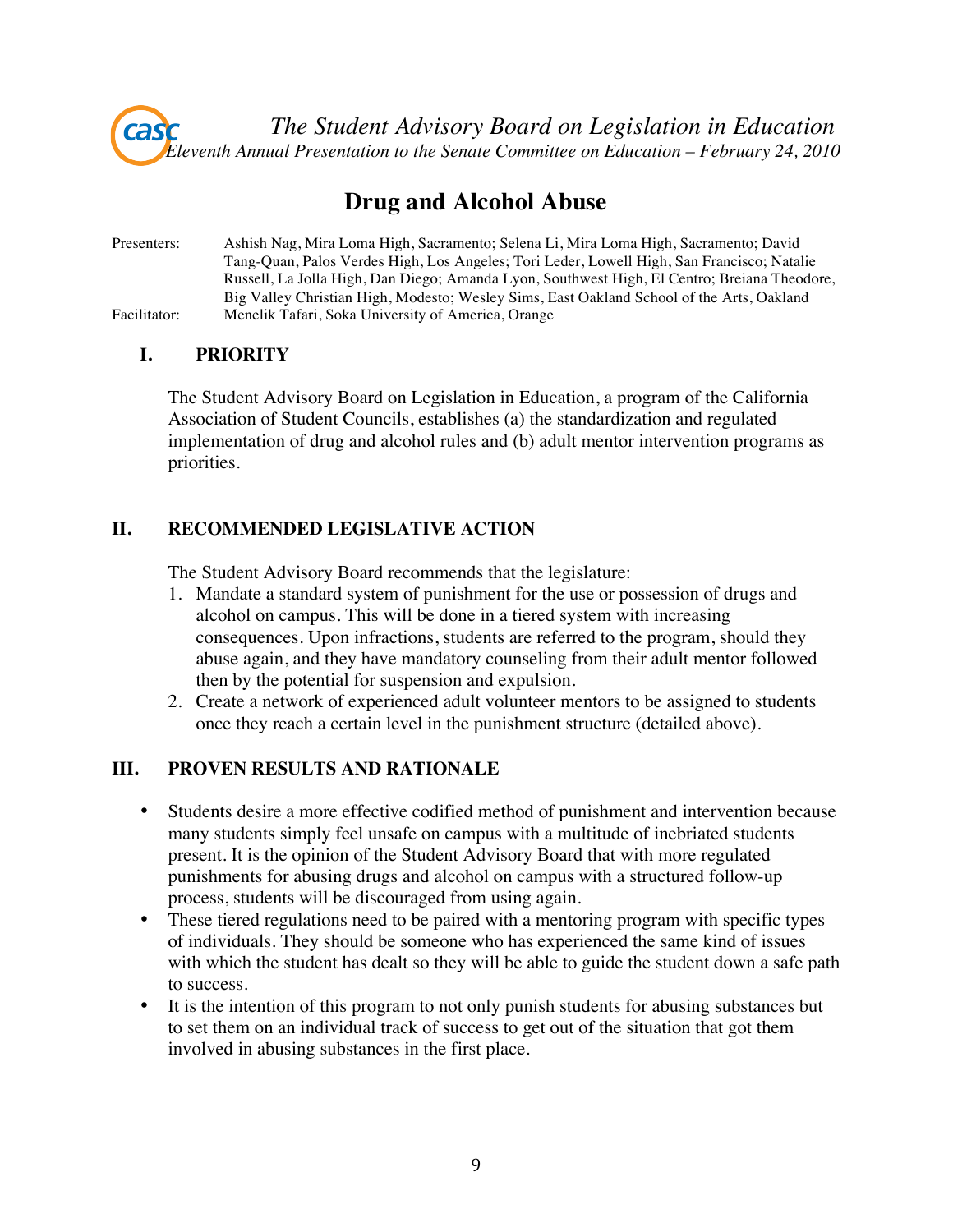### **IV. KEY ISSUES**

#### **Support Systems**

• From the perspective of students, support systems in place are mainly taking preventative measures with little to no emphasis on intervention.

#### **Consequences**

• Punishments for using drugs and alcohol on campus are often different from school to school and are often poorly enforced.

### **V. FISCAL ANALYSIS**

- *What will cost money?*
	- The mentor program for the students in question will cost money only in maintenance of the infrastructure of the system, as all mentors are volunteers.
	- The research behind the establishment of a standard statewide core set of regulations on the possessions of drugs and alcohol on campus to be paired with a mentor program would require minimal funding.
	- Recruiting and running background checks for those who wish to serve as volunteers will require minimal funding to maintain the safety of the program.
- *What will not cost money?*
	- The implementation of stricter rules on the possession and use of drugs and alcohol would not change any necessary funding for schools, as the campus supervisors would simply have more to look for.

# **VI. PREVIOUS ACTION**

- *Relevant Education Code*
	- o Part 28: General Instructional Programs; Chapter 2: Requires Courses of Study; Article 5: Drug Education; Sections 51260-51269
	- o Part 33: Instructional Materials and Testing; Chapter 1: Instructional Materials; Article 6: Instructional Materials on Alcohol and Drug Education; Sections 60110-60115
- *Current legislative action*
	- o AB 390 Ammiano Marijuana Control, Regulation, and Education
	- o AB 2254 Ammiano Marijuana Control, Regulation, and Education
	- o AB 390 Ammiano Marijuana Control, Regulation, and Education
	- o AB 2254 Ammiano \* Marijuana Control, Regulation, and Education
	- o SB 707 DeSaulnier \* Alcohol and other drug counselor licensing an
	- o SB 1183 Maldonado \* Teachers: mandated reporting.http://www.leginfo.ca.gov/cgibin/postquery?bill\_number=ab\_132&sess=CUR&house=B&author=mendoza
- *Student/CASC action*
	- o "Drug and Alcohol Prevention Programs" (SABLE 2006) On campus peer and adult intervention programs.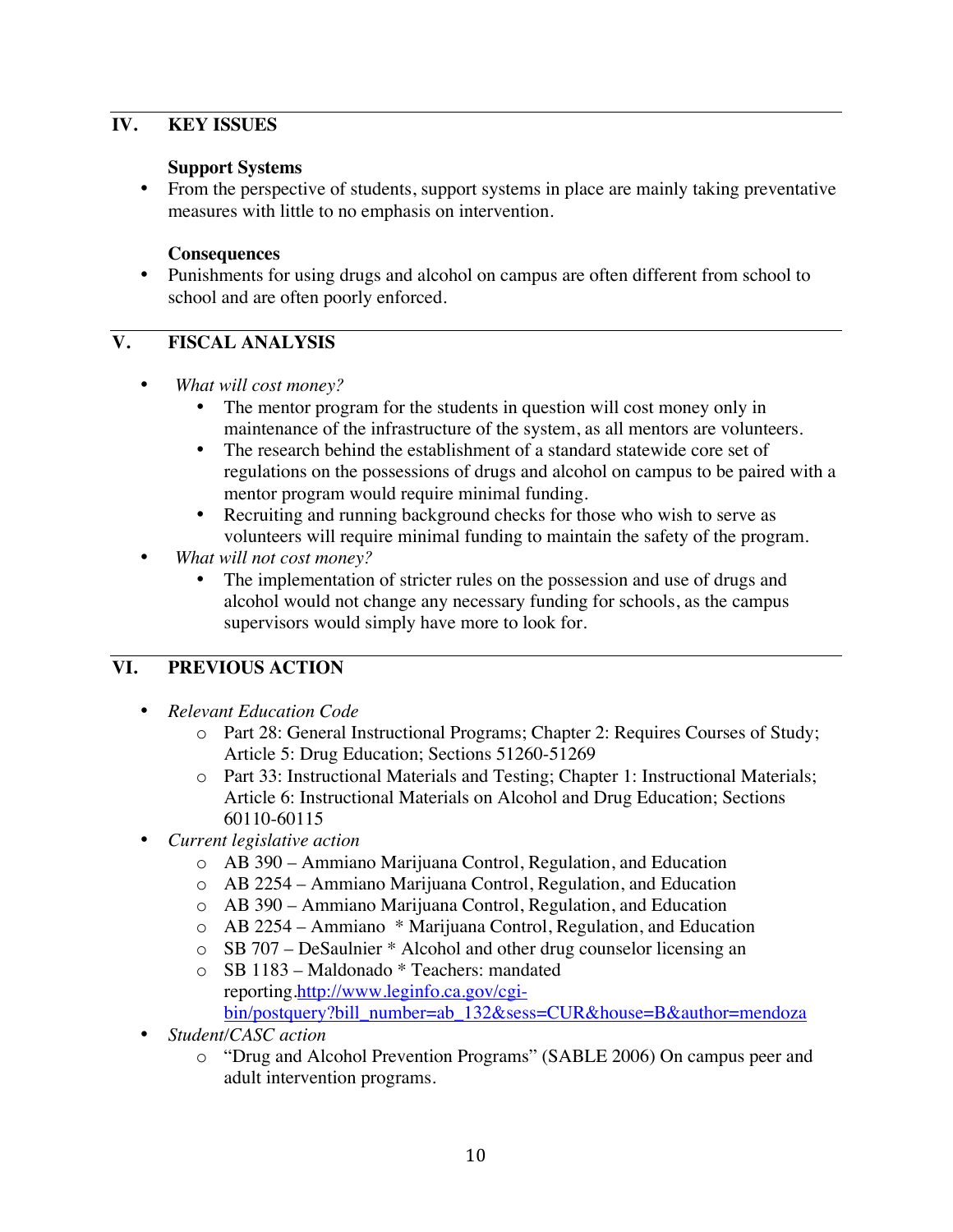- o "Student Wellness" (SABLE 2009) Interactive programs on drug and alcohol education.
- o "Drug and Alcohol Intervention" (SABE 2005) Recognition of underlying personal problems to drug and alcohol abuse.
- o "Drug/Alcohol Prevention and Intervention" (SABE 2007) After school programs and peer-to-peer networks to cope with drug and alcohol abuse.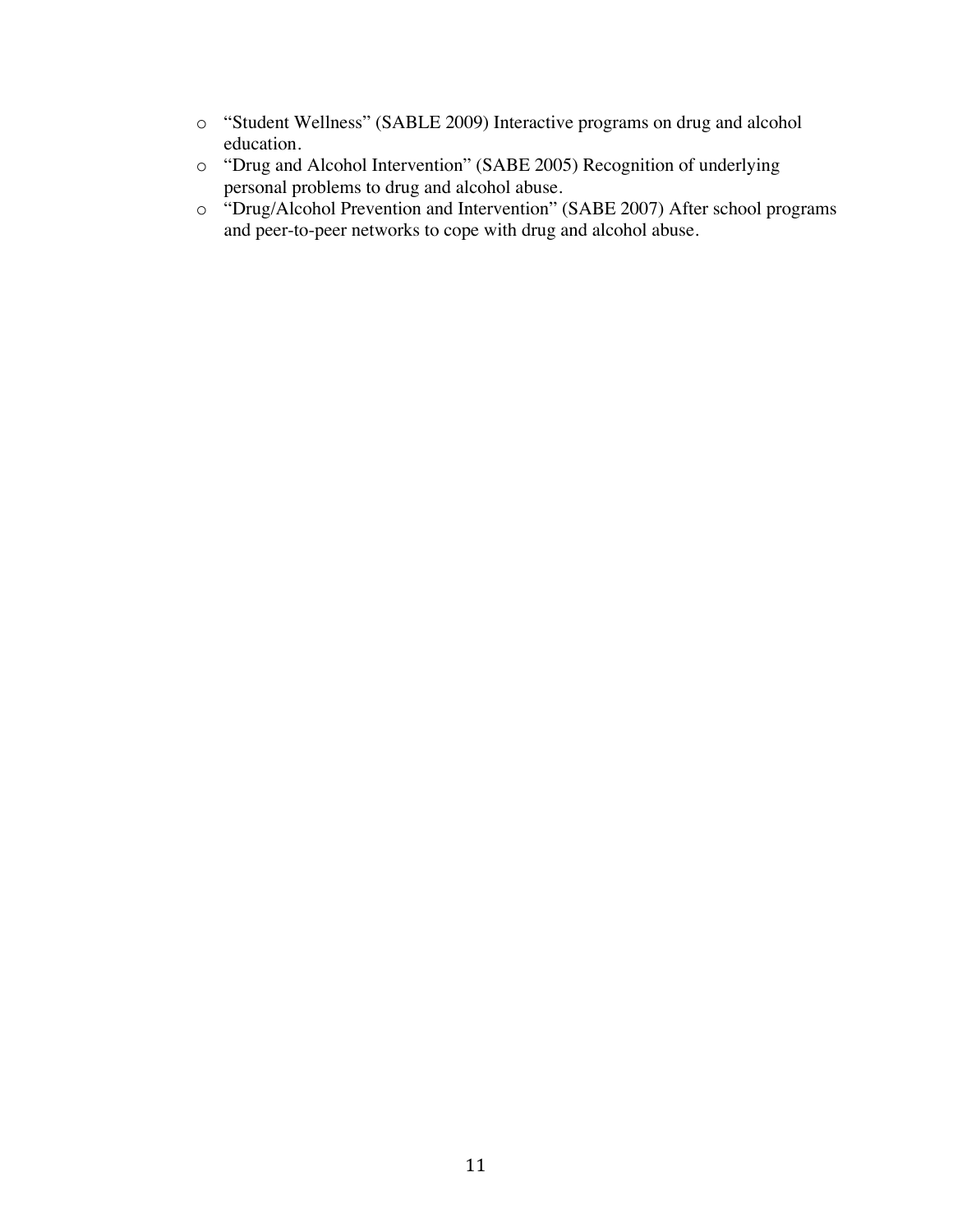

*The Student Advisory Board on Legislation in Education Eleventh Annual Presentation to the Senate Education Committee – February 24, 2010*

# **Monitoring and Support of Student Progress**

| Presenters:  | Janie Lee, Troy High School, Fullerton; Veronica Yates, Union Mine High School, El Dorado;   |
|--------------|----------------------------------------------------------------------------------------------|
|              | Patrick Chao, Mira Loma High School, Sacramento; Kristy Nguyen, California Academy of Math   |
|              | and Sciences, Long Beach; Lauren Rubin, Marlborough School, Los Angeles; Harley Rice, Valley |
|              | Charter High School, Modesto; Cara Simpson, Hemet High School, Hemet; Eric Adams, Youth      |
|              | Empowerment School, Oakland                                                                  |
| Facilitator: | Marissa Wong, High Tech High International, San Diego                                        |

# **I. PRIORITY**

The Student Advisory Board on Legislation in Education, a program of the California Association of Student Councils, establishes (a) properly assessing individual student progress and (b) increasing the availability of peer-mentoring programs on school campuses as priorities.

# **II. RECOMMENDED LEGISLATIVE ACTION**

#### **The Student Advisory Board supports:**

- The implementation of the California Longitudinal Pupil Achievement Data System (CALPADS)
- The implementation of new peer-mentoring programs and the continuation of existing peermentoring programs in Elementary Schools, Middle Schools, and High Schools.

# **III. PROVEN RESULTS AND RATIONALE**

#### **California Longitudinal Pupil Achievement Data System (CALPADS)**

- CALPADS will provide the state of California with a more complete and accurate picture of student performance. As is, many students who stop attending high school prior to graduation are not counted as drop-outs due to the lack of proper record keeping and follow up at the district level. This means many of our students are falling between the cracks.
- CALPADS will allow districts and states to assess student performance in a more comprehensive manor, as it will include student demographics, program participation, grade level, enrollment, course enrollment and completion, discipline, and statewide assessment data.
- The Advisory Board specifically supports the current design of CALPADS as an "individual, yet non-personally identifiable" system that incorporates the use of serial numbers in the place of names.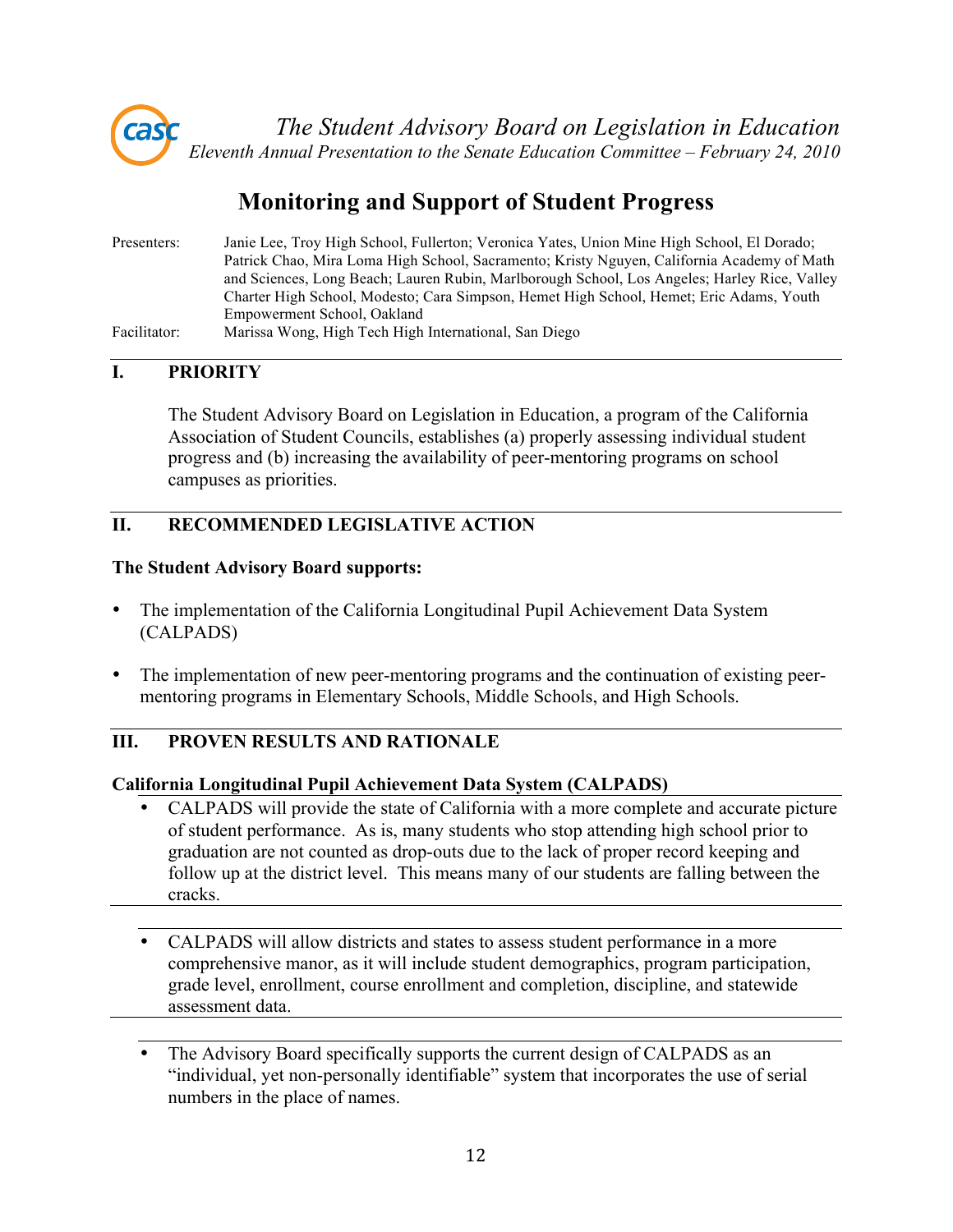#### **Peer Mentoring Programs**

- Afterschool mentoring programs were implemented at Whitmore Charter School to assist struggling students, and as a result saw an improvement in test scores across the board. (Whitmore Charter School, Modesto)
- Through team mentoring programs in LA, low-performing students have become more receptive to additional instruction because it comes from a peer-to-peer source, providing them a more comfortable learning environment. (Los Angeles Unified School District)
- Due to numerous budget cuts, teachers have become less available for office hours/additional help afterschool for struggling students, and volunteer peer mentoring programs help to supplement in light of these cutbacks.

# **IV. KEY ISSUES**

# **Access to Academic Assistance and Mentoring**

- Low-achieving students do not have equal access to academic assistance and mentoring programs, depending on factors such as funding of their districts and availability/quality of these programs, and therefore cannot all access the resources to improve their performance.
- Many students who stop attending high school prior to graduation are not counted as drop-outs due to lack of proper record keeping at the district level, and therefore measurements of graduation rate and drop-out within the state do not accurately reflect actual academic performance.
- The state does not have a comprehensive system that tracks the records of student demographics, program participation, grade level, enrollment, course enrollment and completion, discipline, and statewide assessment data.

# **V. PREVIOUS ACTION**

- *Relevant Education Code*
	- o Ed Code 49084 Statewide Student Identifier
	- o Ed Code 60900 California Longitudinal Pupil Achievement Data System
	- $\circ$  SB 1614 California Longitudinal Teacher Integrated Data System
- *Current legislative action*
	- o Quality Teaching at Underperforming Schools (SABLE 06): More experienced teachers, teachers' comfort levels, and meeting unique needs of students at underperforming schools.
	- $\circ$  Cultural Education (SABLE 04): Inclusion into 9th grade social science standards, integration of cultural issues into English/Language Arts and Social Science standards, teacher diversity/sensitivity.
	- $\circ$  Low Performing Schools (SABLE 02): Opportunities for student success in low performing schools, alignment of state standards to the changing needs of students and society
	- $\circ$  Student Motivation (SABE 08): increasing student motivation among lowachieving students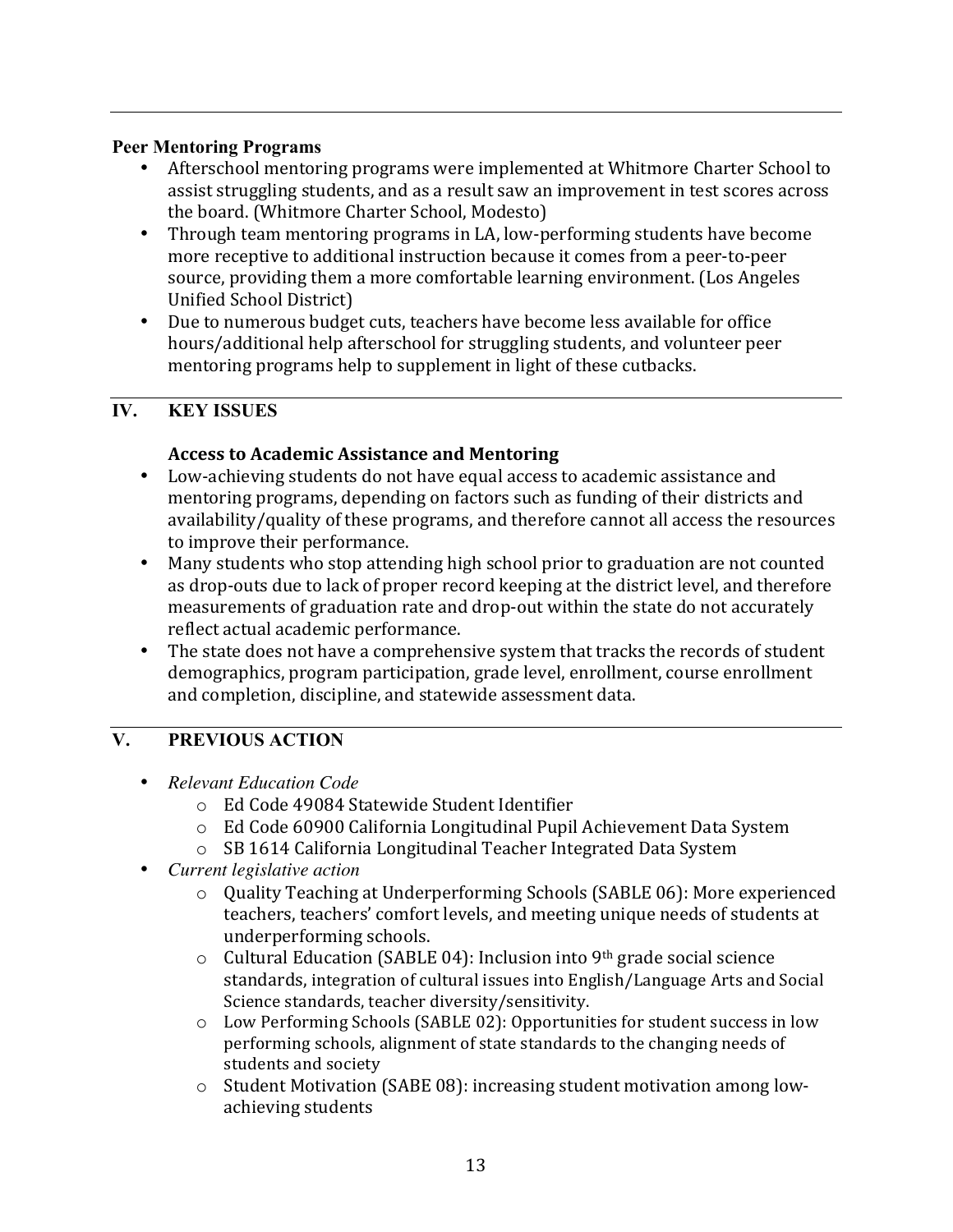- o Student Academic Support (SABLE 09): removing the social barriers associated with tutoring, establishing use and awareness of local collegiate resources, promoting parent involvement and awareness, providing methods for students to establish new programs, and providing adequate counselors.
- $\circ$  Low Performing Schools (SABE 01): establishing programs that will have a positive influence on the success of all students in low performing schools.

## **VI. BIBLIOGRAPHY**

"California Longitudinal Pupil Achievement Data System." <http://esb.mdusd.k12.ca.us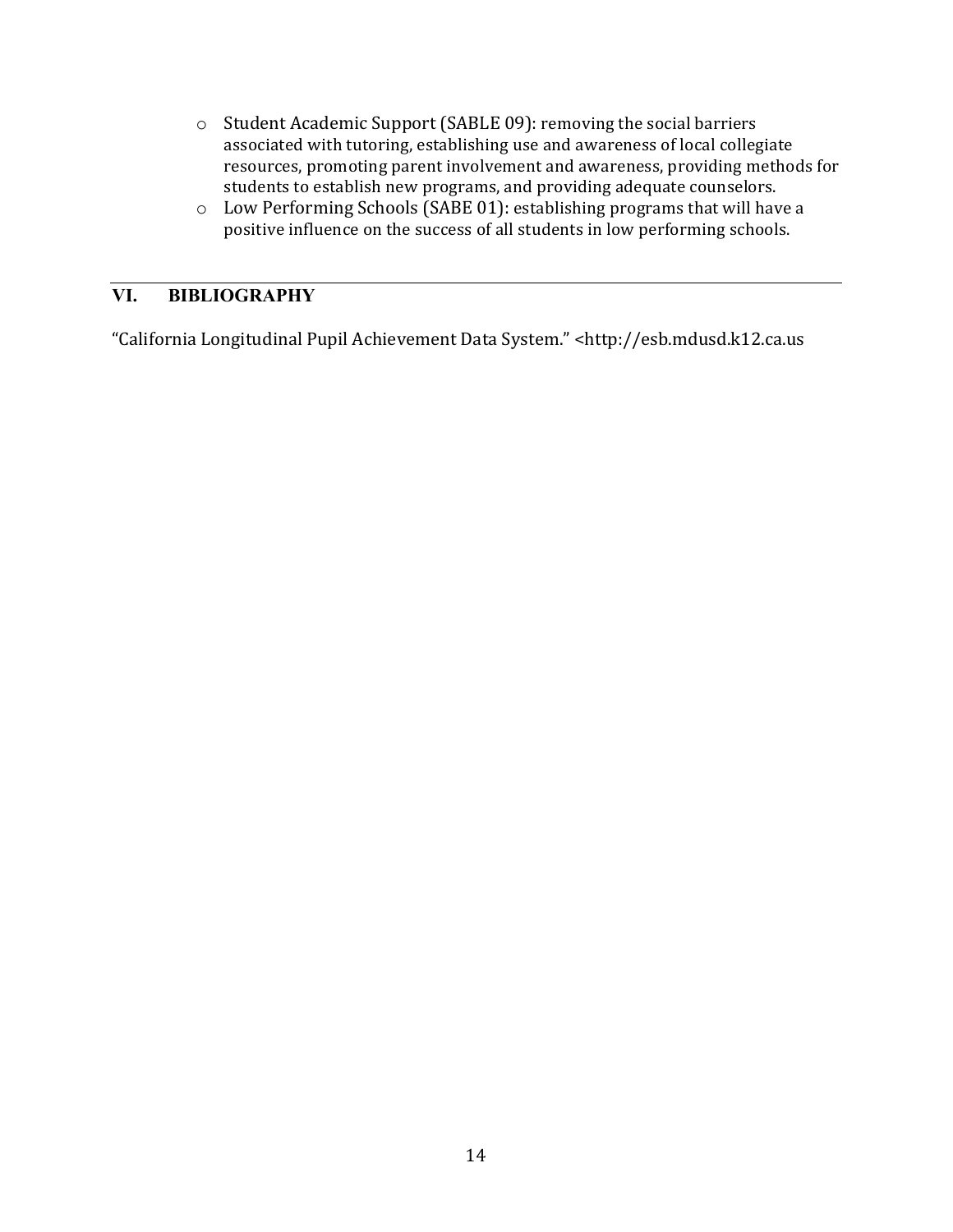

# **Student Perspective on Race to the Top**

| Presenters:  | Katelyn Johnston, Diamond Mountain Charter High, Susanville; Alex Fish, Coronado High,        |
|--------------|-----------------------------------------------------------------------------------------------|
|              | Coronado; Mitchell Harry, Elk Grove High, Elk Grove; Kathryn Nassar, Half Moon Bay High,      |
|              | Half Moon Bay; Jonathan Widjaja, Redlands East Valley High School, Redlands; Nikita Mitchell, |
|              | East Oakland School of the Arts, Oakland; Molly Valceschini, Lassen High School, Susanville;  |
|              | Sahger Lad, Torrance High, Torrance.                                                          |
| Facilitator: | Natalya Subbotina, South Pasadena High, South Pasadena                                        |

#### **VII. PRIORITY**

The Student Advisory Board on Legislation in Education, a program of the California Association of Student Councils, establishes the following as a student's perspective on potential implementation of the Race to the Top program.

## **VIII. RECOMMENDED LEGISLATIVE ACTION**

The Student Advisory Board recommends that the legislature continue pursuit of RTTT funding with the following stipulations:

- 1. In the criteria of State Success Factors:
	- a. Adopt an RTTT Legislation Reversal Bill so that RTTT legislation may be automatically rescinded should California not receive RTTT funding for said programs.
- 2. In the criteria of Standards and Assessments:
	- a. Create openings for student members to be present in committee discussions on the interpretation and planning for further changes to student assessment methods.
	- b. Students should be offered alternate options to meet graduation requirements such as Multiple Pathways programs both aligned with the A-G requirements and in lieu of the A-G requirements.
- 3. In the criteria of Data Systems to Support Instruction:
	- a. Create a system by which the state can access necessary pupil information and individual students can access their own information regarding classes and discipline.
- 4. In the criteria of Great Teachers and Leaders
	- a. Permit school districts to establish a committee of teachers and students for the purpose of providing student feedback to teachers. Information from this survey is confidential and only released to the teacher in question.
	- b. Administrators would be able to see averaged results by department, and each department chair would be able to see the averaged results of their respective departments.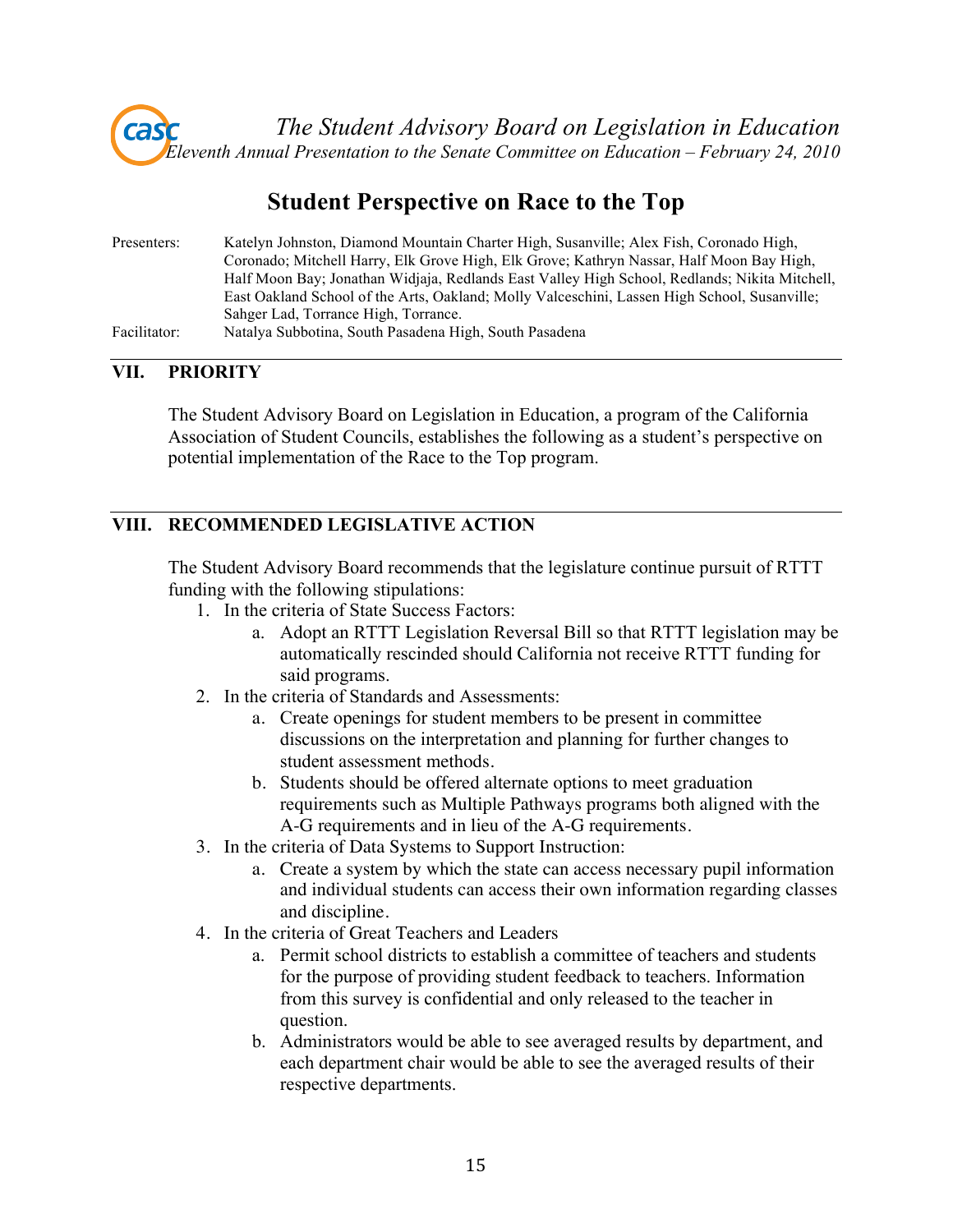- c. Align the Student Evaluation of Teachers such that the program can be used to earn points towards Race to the Top Funding.
- 5. In the criteria of Turning Around the Lowest-Achieving Schools:
	- a. The method of evaluating schools should include not only emphasis on standardized testing scores, but also the practices, programs, and yielded results of these efforts and administration and teachers.
	- b. Schools that are to be affected by the Turning Around process should be given a grace period with benchmarks for improvement to clear necessity of the Turning Around process.
- 6. In the criteria of General Selection Criteria:
	- a. The Student Advisory Board accepts these criteria with no stipulations.

### **IX. PROVEN RESULTS AND RATIONALE**

- 1. Regarding the suggestions on State Success Factors:
	- a. It is the fear of the Student Advisory Board that legislation will be made and programs will be put in to place that will cost more than the state can afford without the funding. With the possibility that California will not receive RTTT funding, it is necessary to create a safety net such that if the funding is not received, the state does not fall victim to unnecessary and great debt.
- 2. Regarding the suggestions on Standards and Assessments:
	- a. This suggestion follows the same reasoning behind the creation of the Student Member position on the State Board of Education and single district boards. Student involvement in such boards and committees can yield unequalled insight to student acceptance of new programs as well as evaluation on current or past programs. Knowledge of student involvement in decision-making has shown to increase acceptance of programs by otherwise skeptical students.
- 3. Regarding the suggestions on Data Systems to Support Instruction:
	- a. Longitudinal tracking systems operate on the theory that increased knowledge about the status and history of students will improve the system's ability to facilitate the needs of the students. Similarly, knowledge of current status and future possibilities will be beneficial for students for the purposes of their own planning and mental stability, as many students become very apprehensive when they are ignorant of their own disciplinary or performance status and history.
	- b. Existing programs such as Making the Grade and School Loop allow students to track their own progress in classes and communicate better with teachers about assignments and other class specifics.
- 4. Regarding the criteria of Great Teachers and Leaders:
	- a. San Mateo High School Currently uses a voluntary student-to-teacher feedback program that has, since its inception, led to an improvement in student-teacher relationships and allowed teachers to better meet the needs to students.
- 5. Regarding the suggestions on Turning Around the Lowest-Achieving Schools: